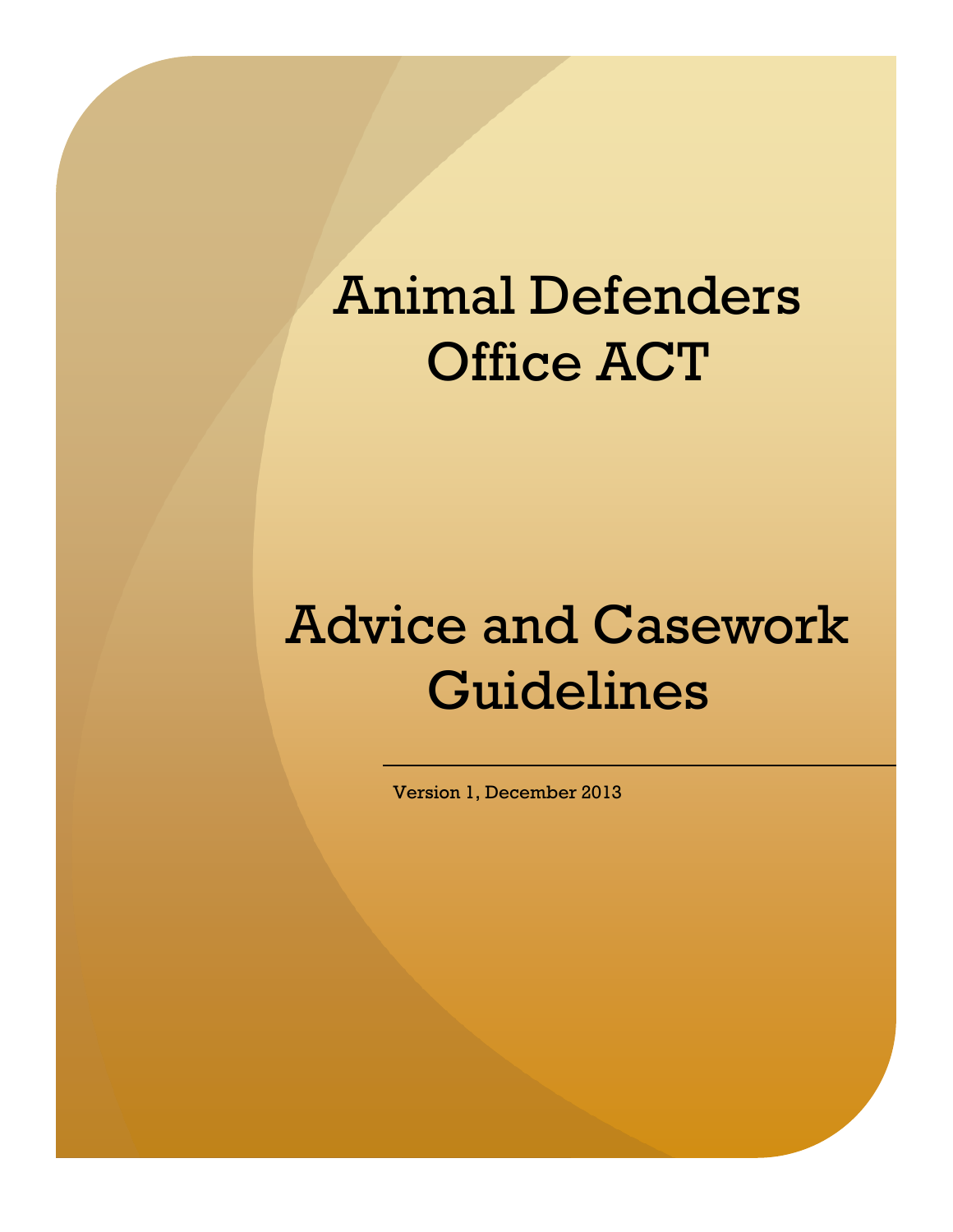#### About these guidelines

The Animal Defenders Office advises and acts for individuals and community groups seeking to protect and advance animal interests by using the law.

Our lawyers and support staff are volunteers, and resources are limited. This means that we may not be able to assist every group or individual who seeks help. These guidelines explain our policy on providing free legal assistance.

#### **DISCLAIMER**

The information contained in this document is for guidance purposes only. The Animal Defenders Office reserves the right to amend these guidelines at any time. All decisions made in relation to the acceptance or otherwise of requests for legal assistance are final. The Animal Defenders Office accepts no responsibility for any loss or damage suffered by people relying on the information contained in this document.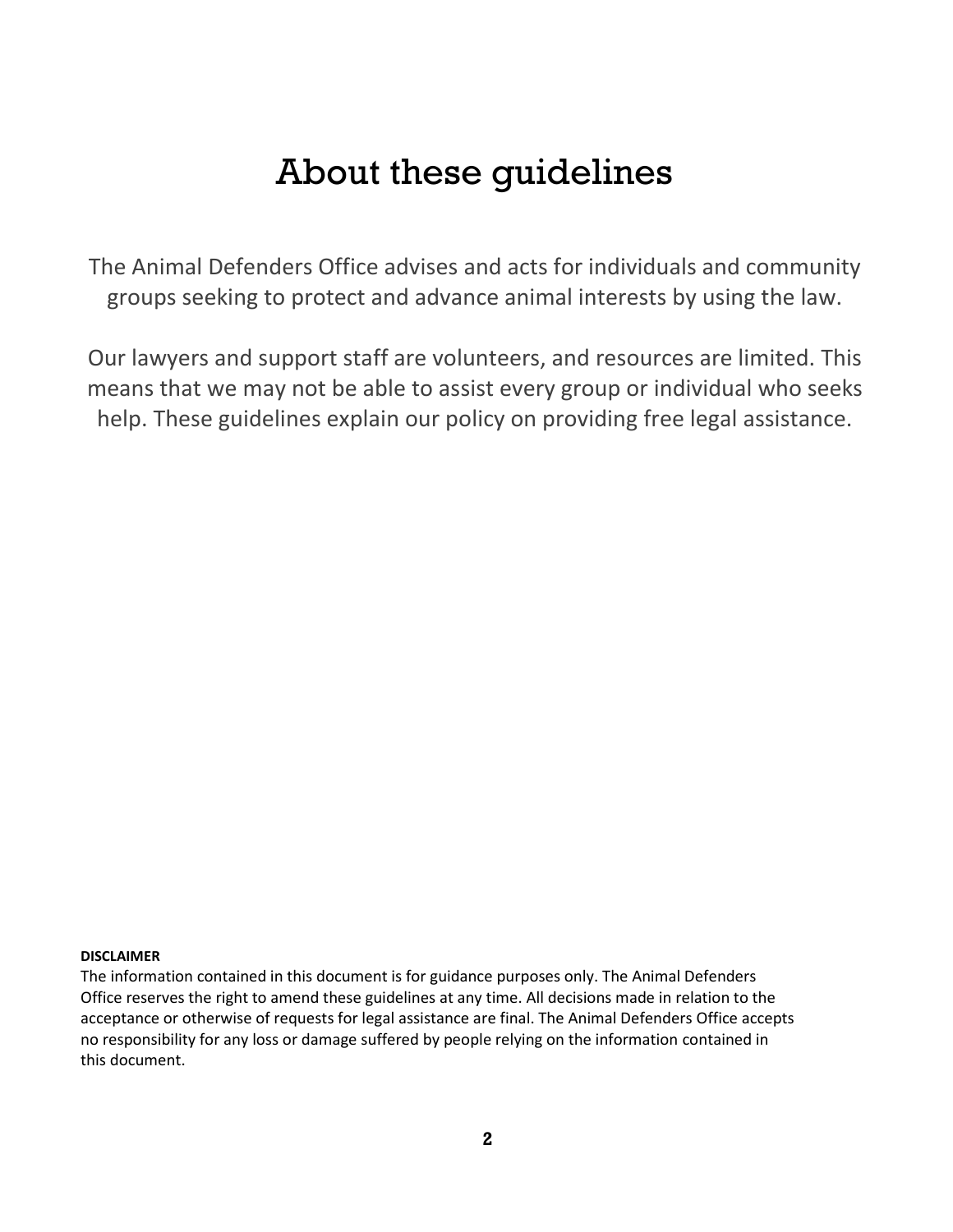

## Eligibility Criteria

Before making a request for legal assistance, applicants should consider the following:

- 1. Is the matter concerned with animal protection?
- 2. Is the matter in the public interest?
- 3. Are there reasonable prospects of success (if the case involves litigation)?

If you answered 'no' to any of these questions, we may be unable to offer you legal advice or assistance.

In addition to the above criteria, all requests for legal assistance are also subject to the availability of resources, which includes staff time and the likely expense of a case.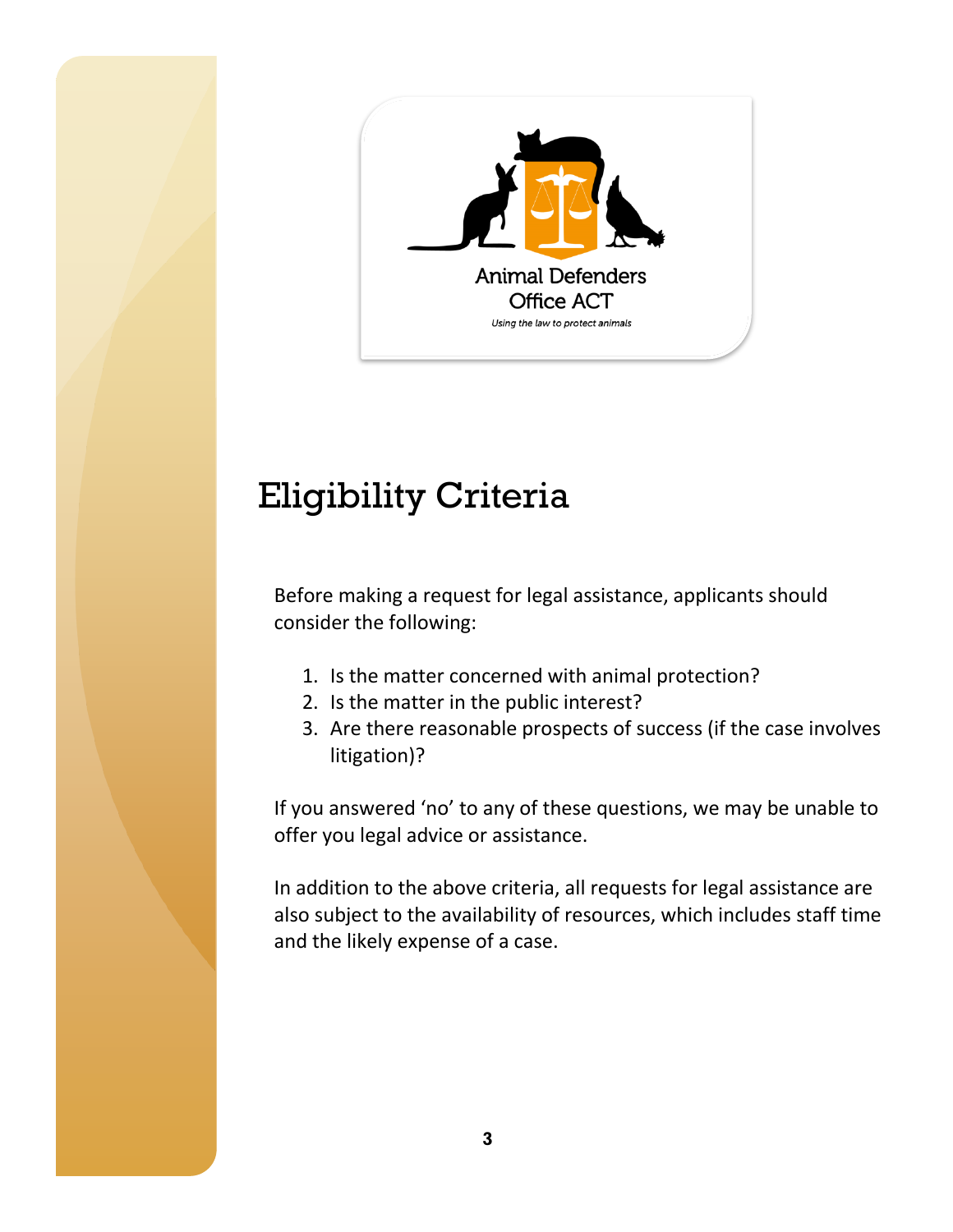When assessing a request for assistance, the ADO Management Committee will have primary regard to whether the case involves, or is related to, animal protection.

1. Is the matter concerned with animal protection?

#### Meaning of "animal protection"

For the purposes of these guidelines, "animal protection" means securing, advancing, or promoting the interests of any animal or species located in the greater Capital region.

In assessing this issue, the ADO Management Committee may have regard to the following:

- Does the case seek to defend the interests of an animal or a species against the actions or potential actions of an individual, group, or body?
- Does the case seek to promote the interests or integrity of an animal or species generally?
- Does the case involve the application or defence of important principles in relation to animal protection or animal law?
- Does the case involve the provision of assistance to individuals or groups whose purpose is to promote, defend or enhance the interests of an animal or species?
- Might the case establish a precedent that is likely to have wider significance for animal protection?
- Might the case have an impact upon community perceptions and awareness of animal protection?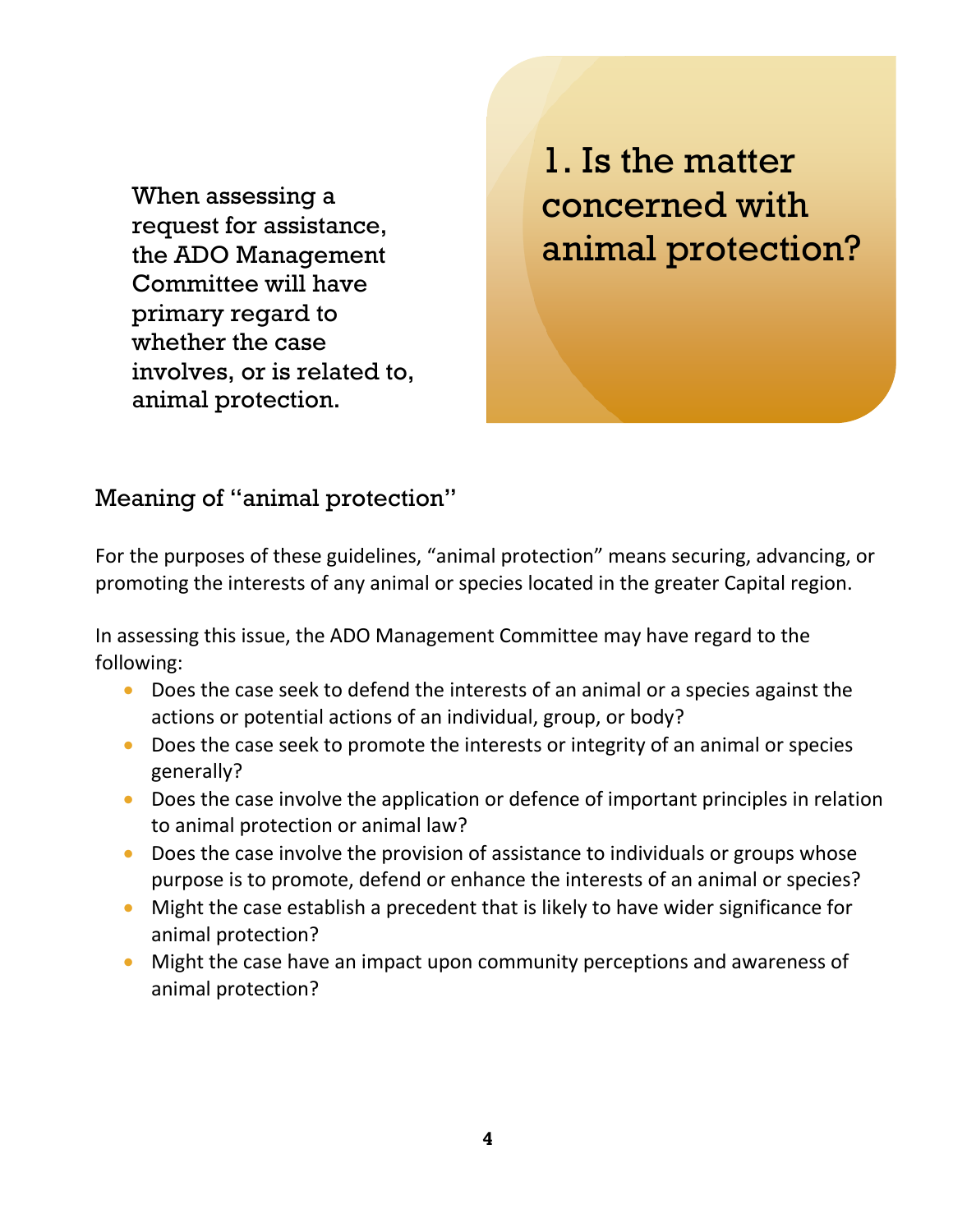### 2. Is the matter in the public interest?

When assessing a request for assistance, the ADO Management Committee may consider the extent to which the case is or may be in the public interest.

This will generally mean that the matter should extend beyond purely private interests, and have the potential to benefit the community or groups within the community. For example, a request for advice about registering a domestic animal may not be in the public interest.

Public interest may exist however, in matters of a private nature where there is a direct connection with enhancing the broader interests of an animal or species. This would cover a request for advice about registration where it relates to the rescuing or provision of sanctuary for that animal, or if the case involved promoting law reform relating to animal registration.

Public interest may also exist in matters that relate to government decision-making, because the public has an interest in ensuring that decisions of government and associated bodies are considered, transparent, and lawful. This may cover a case relating to private animal registration where it involves a dispute about interpretation of the law, or if it is likely to bring attention to the status of a law and the need for reform.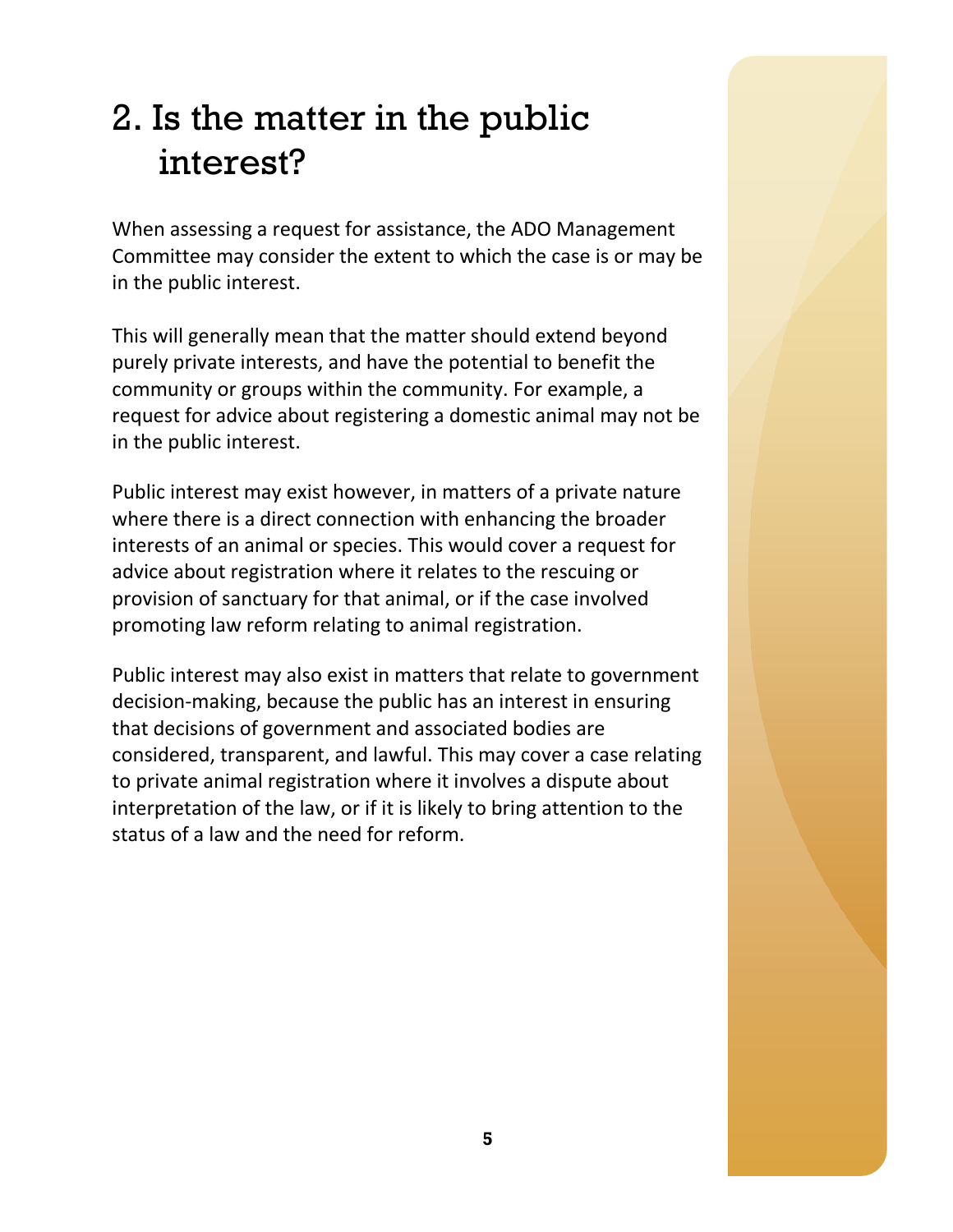When assessing a request for assistance, the ADO Management Committee may consider the merits of the particular case.

3. Are there reasonable prospects of success?

This test involves consideration of the substantive issues of the case, and whether it is appropriate to use ADO resources pursuing the particular matter.

If the case involves litigation, some of the considerations of the ADO  $m$ m $t$ to may include: Management Committee may include:

- What are the prospects of succeeding in the hearing?
- What other positive benefits will be caused by the litigation (whether or not it succeeds in Court)?
- **Etiam posuere ligula ac orci.**  vexatious or an abuse of process? Is there a chance that a court may deem the case to be frivolous,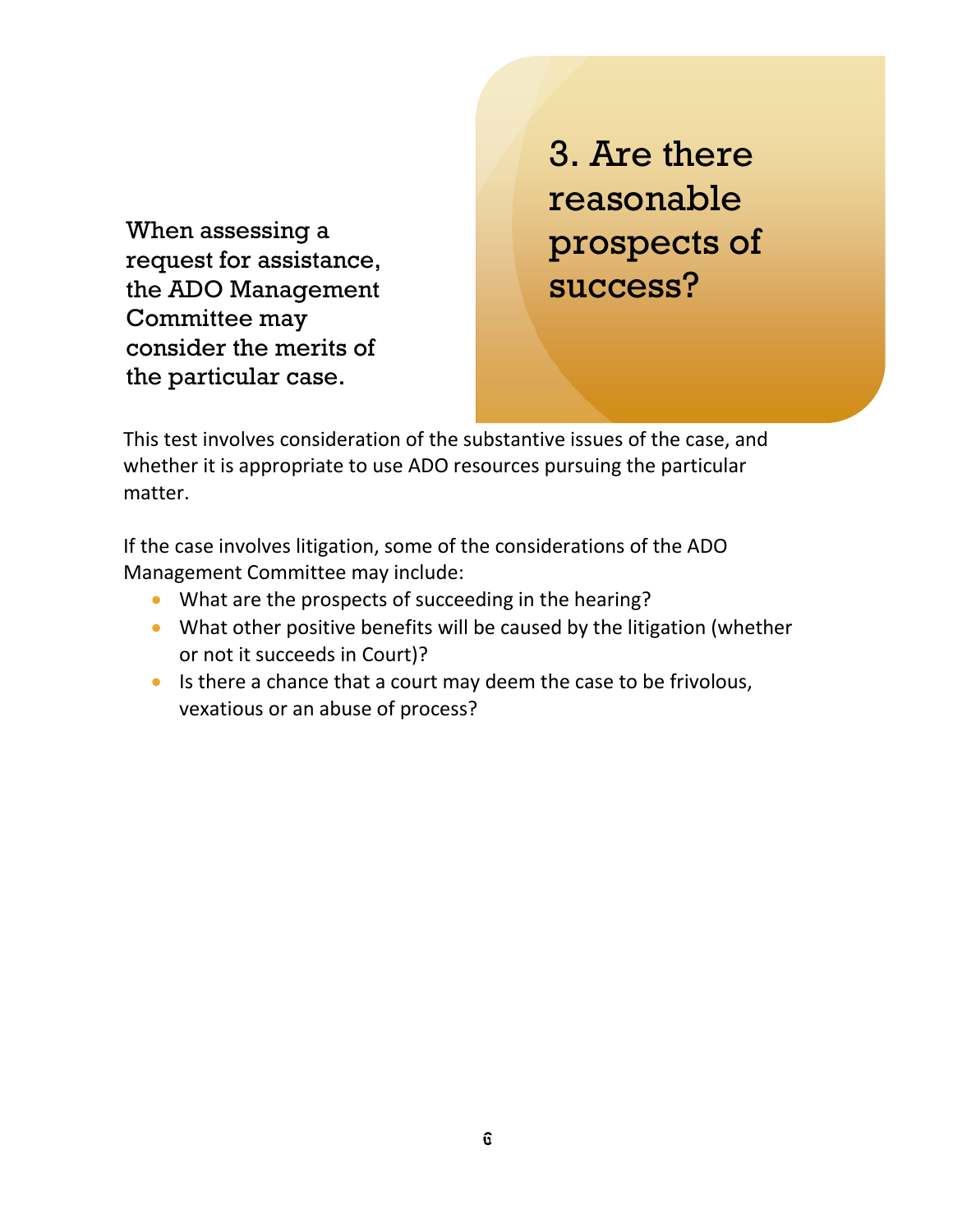### Availability of Resources

It is important that our lawyers have the capacity to manage cases in a competent and professional manner. This means that a primary consideration for the ADO Management Committee will be whether the ADO has sufficient resources to enable it to handle a particular case.

When considering the availability of resources, the ADO Management Committee may have regard to:

- Whether the matter is urgent;
- The likely time involved in preparing the advice or materials;
- The extent to which the applicant is able to assist with the preparation and conduct of the case;
- Whether, having regard to the resources available to the applicant, it is more appropriate that the matter be handled by a private lawyer.